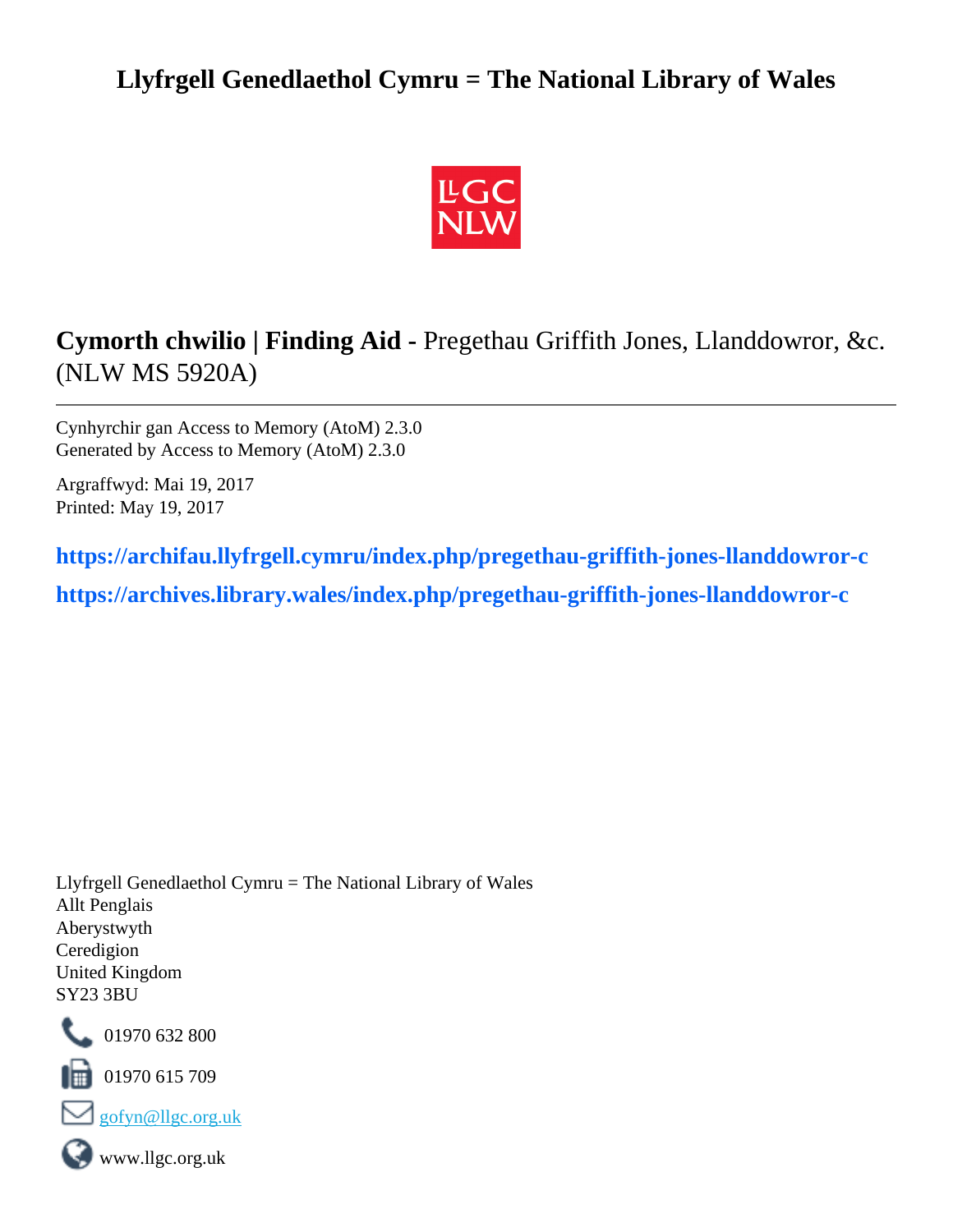# **Tabl cynnwys | Table of contents**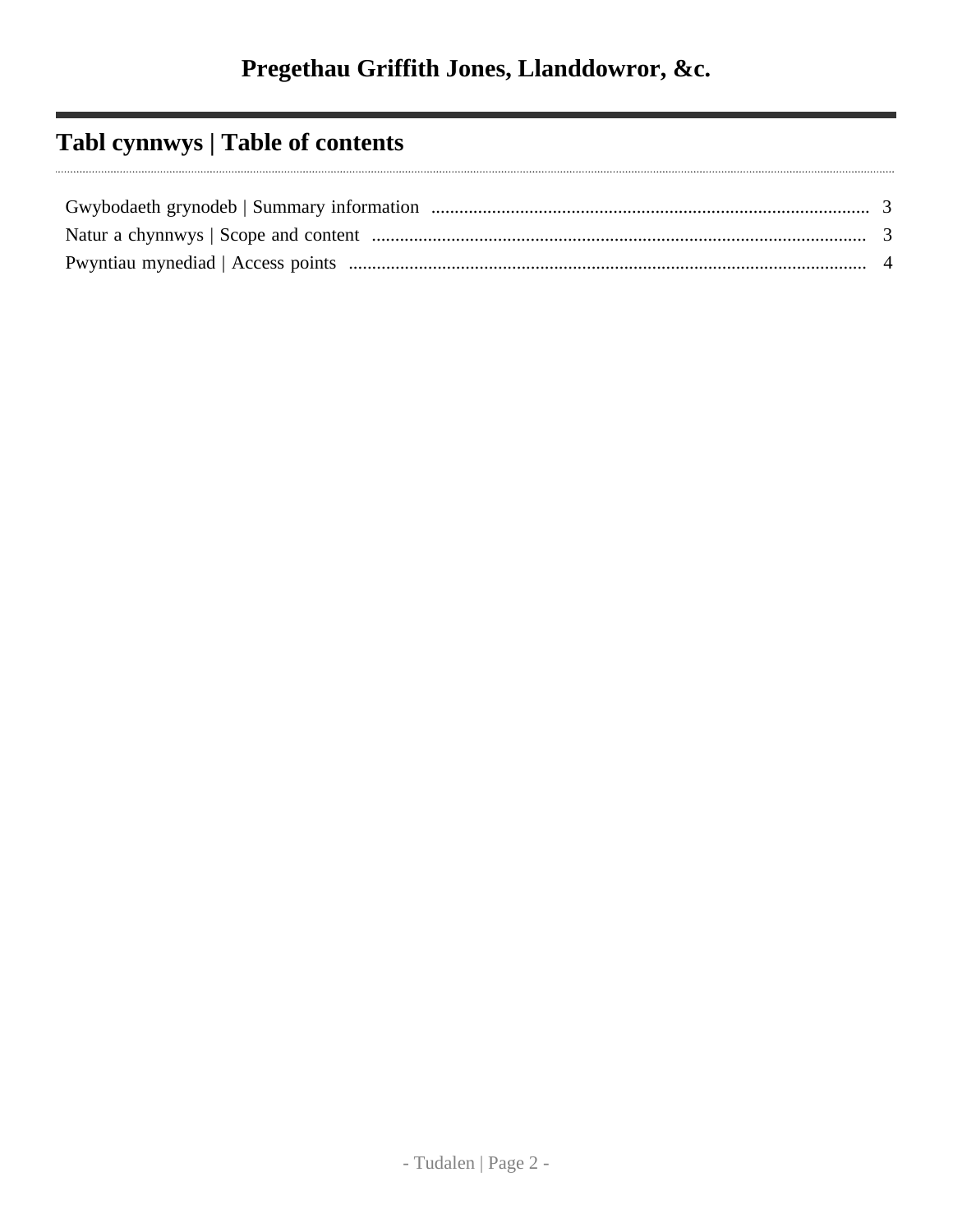## <span id="page-2-0"></span>**Gwybodaeth grynodeb | Summary information**

| <b>Lleoliad   Repository:</b>                                                       | Llyfrgell Genedlaethol Cymru $=$ The National Library of Wales |
|-------------------------------------------------------------------------------------|----------------------------------------------------------------|
| <b>Teitl   Title:</b>                                                               | Pregethau Griffith Jones, Llanddowror, &c.                     |
| ID:                                                                                 | NLW MS 5920A                                                   |
| Virtua system control<br>number [alternative]:                                      | vtls004371926                                                  |
| <b>GEAC</b> system control<br>number [alternative]:                                 | (WIAbNL)0000371926                                             |
| <b>Dyddiad</b>   Date:                                                              | [18 cent.]-1829 (dyddiad creu   date of creation)              |
| Lleoliad ffisegol  <br><b>Physical location:</b>                                    | ARCH/MSS (GB0210)                                              |
| <b>Iaith   Language:</b>                                                            | English                                                        |
| <b>Iaith   Language:</b>                                                            | Welsh                                                          |
| Dyddiadau creu,<br>golygu a dileu   Dates<br>of creation, revision<br>and deletion: |                                                                |
| Nodyn   Note<br>[generalNote]:                                                      | Title based on contents.                                       |
| Nodyn   Note<br>[generalNote]:                                                      | Preferred citation: NLW MS 5920A                               |

## <span id="page-2-1"></span>**Natur a chynnwys | Scope and content**

Sermons, some possibly in the autograph of Griffith Jones, Llanddowror (1683-1761), and others in the autograph of Thomas Evans (d. 1807), curate of the same parish. Some of the sermons noted as having been preached at Llanddowror, Llangan and elsewhere at various dates between 1775 and 1829.